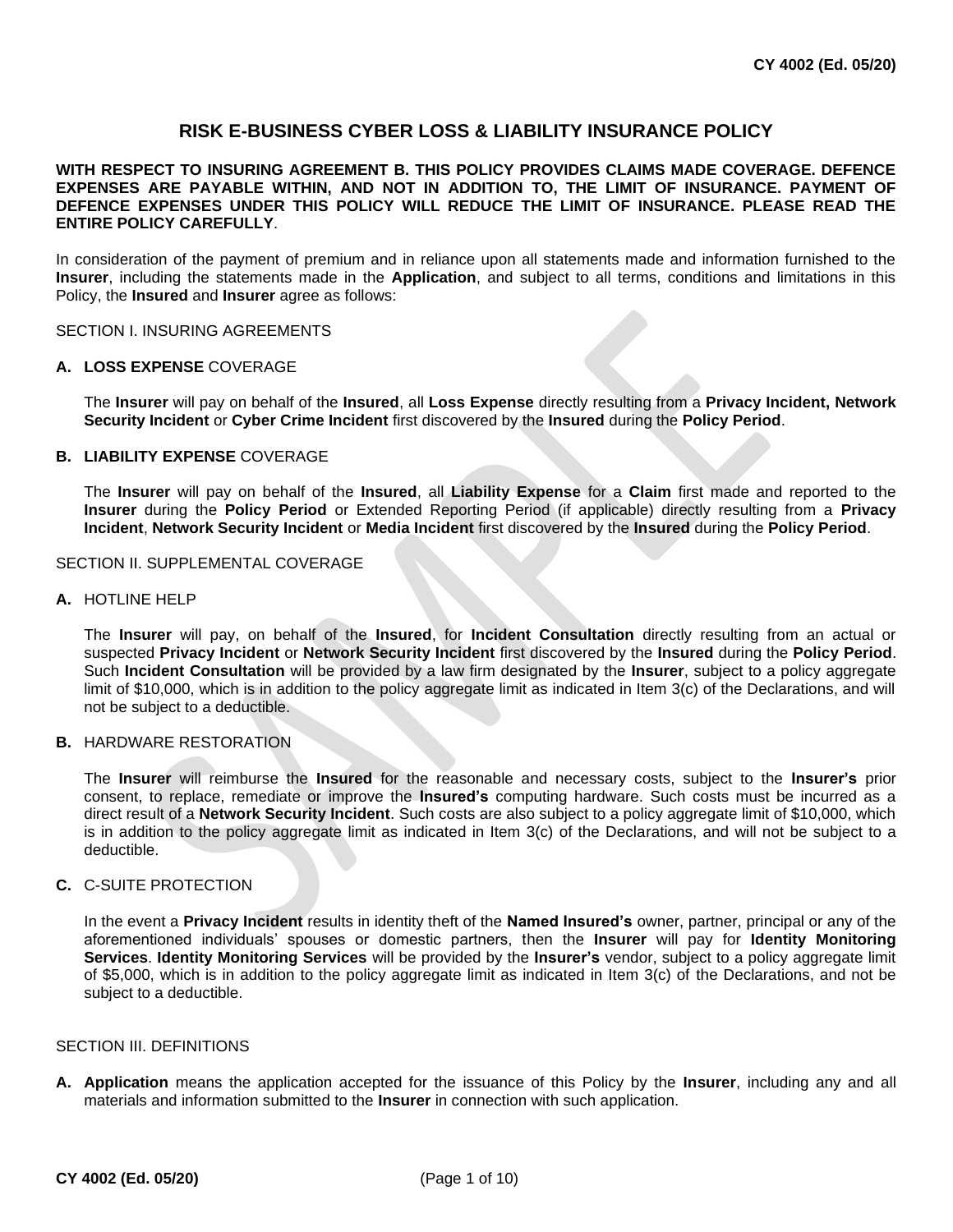- **B. Business Impersonation** means the fraudulent communications (including but not limited to communications transmitted by website, email or phone call) from a third party designed to impersonate the **Insured Organization** or an individual **Insured**, with the goal of deceiving any individual, or any vendor or supplier of the **Insured Organization,** into sharing credentials or **Protected Information** with such third party.
- **C. Business Impersonation Costs** means the costs to inform potentially impacted individuals, vendors or suppliers of a **Business Impersonation**.
- **D. Business Interruption Loss** means **Income Loss** and **Extra Expense** incurred by the **Insured Organization** during the **Period of Recovery** which exceeds the **Waiting Period**, resulting from the actual and measurable interruption or suspension of the **Computer System** as a result of a **Network Security Incident**.
- **E. Claim** means any: (1) written demand for money or non-monetary relief, written demand for arbitration or written request to toll or waive a statute of limitations received by the **Insured**; (2) civil proceeding in a court of law or equity, including any appeal therefrom, which is commenced by the filing of a complaint, motion for judgment or similar pleading, against the **Insured**; (3) administrative or regulatory investigation, inquiry, proceeding, prosecution or governmental actions against the **Insured** solely as respects to a **Privacy Incident**; or (4) written notice received by the **Insured** for **PCI Costs** from a third party, with whom the **Insured Organization** has entered into a **Payment Card Services Agreement,** as a result of actual or alleged non-compliance with the **PCI DSS.**
- **F. Computer System** means computer hardware, software, firmware and associated input and output devices (including wireless and mobile devices), data storage devices, networking equipment and backup facilities that are leased, owned or operated by the **Insured Organization.**
- **G. Contingent Business Interruption Loss** means **Income Loss** and **Extra Expense** incurred by the **Insured Organization** during the **Period of Recovery** which exceeds the **Waiting Period**, resulting from the actual and measurable interruption or suspension of a **Third Party Network** as a result of a **Network Security Incident**. **Contingent Business Interruption Loss** is subject to a policy aggregate limit as indicated in Item 3(a.1.) of the Declarations.
- **H. Crisis Management** means public relations or crisis communication services for the purpose of protecting or restoring the reputation of, or mitigating financial harm to, an **Insured**.
- **I. Cyber Crime Incident** means: (1) **Telecommunications Hack** or (2) **Social Engineering Attack.**
- **J. Cyber Crime Loss** means: (1) charges incurred by the **Insured** from its telecommunications provider, directly resulting from a **Telecommunications Hack**; and (2) loss of funds directly resulting from a **Social Engineering Attack. Cyber Crime Loss** does not include any amounts reimbursed or reversed by a financial institution and is subject to a policy aggregate limit as indicated in item 3 (a.2.) of the Declarations.
- **K. Data Restoration** means replacement, restoration, recreation or recovery of the **Insured's** data which are compromised as a direct result of a **Network Security Incident**. If such data is unable to be replaced, restored, recreated or recovered, then **Data Restoration** is limited to the costs to make this determination.
- **L. Defence Expenses** means reasonable and necessary legal fees and legal expenses incurred in the investigation and defence of a **Claim**.
- **M. Extortion Costs** means: (1) expenses to investigate the cause of an **Extortion Threat** and to discover if any **Privacy Incident** has occurred; and (2) payment amounts, including the actual costs to execute such payment amount (whether in digital currency or traditional currency) in response to an **Extortion Threat**.
- **N. Extortion Threat** means a credible threat to cause a **Privacy Incident** or **Network Security Incident**.
- **O. Extra Expense** means the costs incurred by the **Insured** in excess of its normal operating expenses to reduce or avoid **Income Loss**. **Extra Expense** does not include: (1) **Data Restoration**; (2) **System Restoration**; (3) the costs to replace, remediate or improve the **Computer System** other than the coverage provided in SECTION II.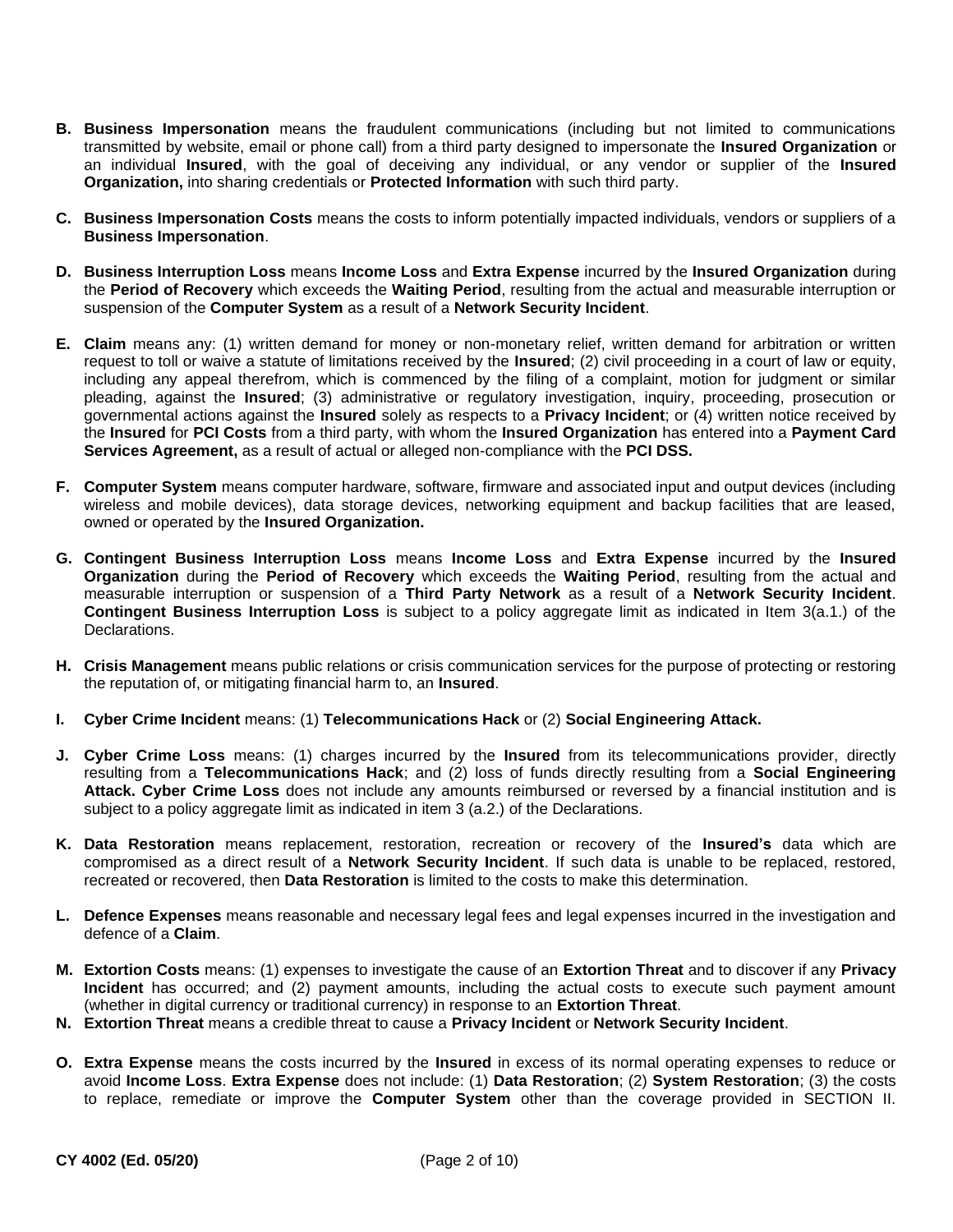SUPPLEMENTAL COVERAGE B.; (4) costs to identify or remove software program errors, or to establish, implement or improve network or data security practices, policies or procedures; (5) costs or expenses that exceed the amount of **Income Loss** that is thereby reduced or avoided; and (6) consequential damages or penalties of any nature, however denominated, arising by contract.

- **P. Forensics** means investigation and analysis of the **Computer System** to determine the cause and scope of a **Privacy Incident** or **Network Security Incident**. **Forensics** does not include **Incident Response**.
- **Q. Identity Monitoring Services** means credit monitoring, identity monitoring or identity restoration services for a period of up to two years (or more if required by law) for individuals whose **Protected Information** was or may have been impacted as a direct result of a **Privacy Incident**.
- **R. Incident Consultation** means necessary and reasonable costs charged by a law firm designated by the **Insurer** to provide immediate consultative services following the **Insured's** discovery of an actual or suspected **Privacy Incident**  or **Network Security Incident**. **Incident Consultation** does not include **Incident Response**.
- **S. Incident Response** means the costs and expenses charged by the law firm designated by the **Insurer** to coordinate the investigation and response efforts following **Privacy Incident** or **Network Security Incident**.
- **T. Income Loss** means the **Insured Organization's** net profit before income taxes that the **Insured Organization**  would have earned, or the net loss before income taxes the **Insured Organization** is unable to avoid, during the **Period of Recovery.**
- **U. Insured** means the **Insured Organization** as well as any past, present or future: director, officer board member, trustee, owner, partner, principal, manager, and employee (including full time, part time, temporary, leased, seasonal and volunteer) but only for acts performed within the scope of their duties on behalf of the **Insured Organization**.
- **V. Insured Organization** means **Named Insured** and any **Subsidiary**.
- **W. Insurer** means the entity issuing this Policy listed on the Declarations.
- **X. Interrelated Incident** means any **Privacy Incidents**, **Network Security Incidents, Cyber Crime Incidents** or **Media Incidents** that have as a common nexus any: (1) fact, circumstance, situation, event, transaction or cause; or (2) series of causally connected facts, circumstances, situations, events, transactions or causes.
- **Y. Liability Expense** means: (1) **Defence Expenses**; (2) monetary damages the **Insured** becomes legally obligated to pay including pre-judgment interest, post judgment interests, judgments or settlements; (3) punitive, exemplary, or multiplied damages but only to the extent such damages are insurable under the applicable law most favorable to the insurability of such damages; (4) **Regulatory Costs**; and (5) **PCI Costs**. **Liability Expense** does not include: (1) Loss Expense; (2) taxes, the return or repayment of fees, deposits, commissions, royalties, future profits or charges for goods or services; (3) the costs incurred in the recall, re-performance or correction of services, content, goods or activities; costs to comply with injunctive or other non-monetary relief, including specific performance or any agreement to provide such relief; (4) liquidated damages pursuant to a contract, to the extent such amount exceeds the amount for which the **Insured Organization** would have been liable in the absence of such contract; or (5) matters which are uninsurable pursuant to the applicable law to which this Policy is construed.
- **Z. Loss Expense** means the following necessary and reasonable costs charged by third party service providers with the **Insurer's** consent and which consent will not be unreasonably withheld: **Forensics**, **Notification, Identity Monitoring Services**, **Incident Response**, **Data Restoration**, **System Restoration**, **Extortion Costs**, **Business Impersonation Costs**, and **Crisis Management**. **Loss Expense** also means reimbursement of **Business Interruption Loss**, **Contingent Business Interruption Loss** and **Cyber Crime Loss**. **Loss Expense** does not include **Incident Consultation** or **Liability Expense**.
	- **AA. Media Incident** means any actual or alleged: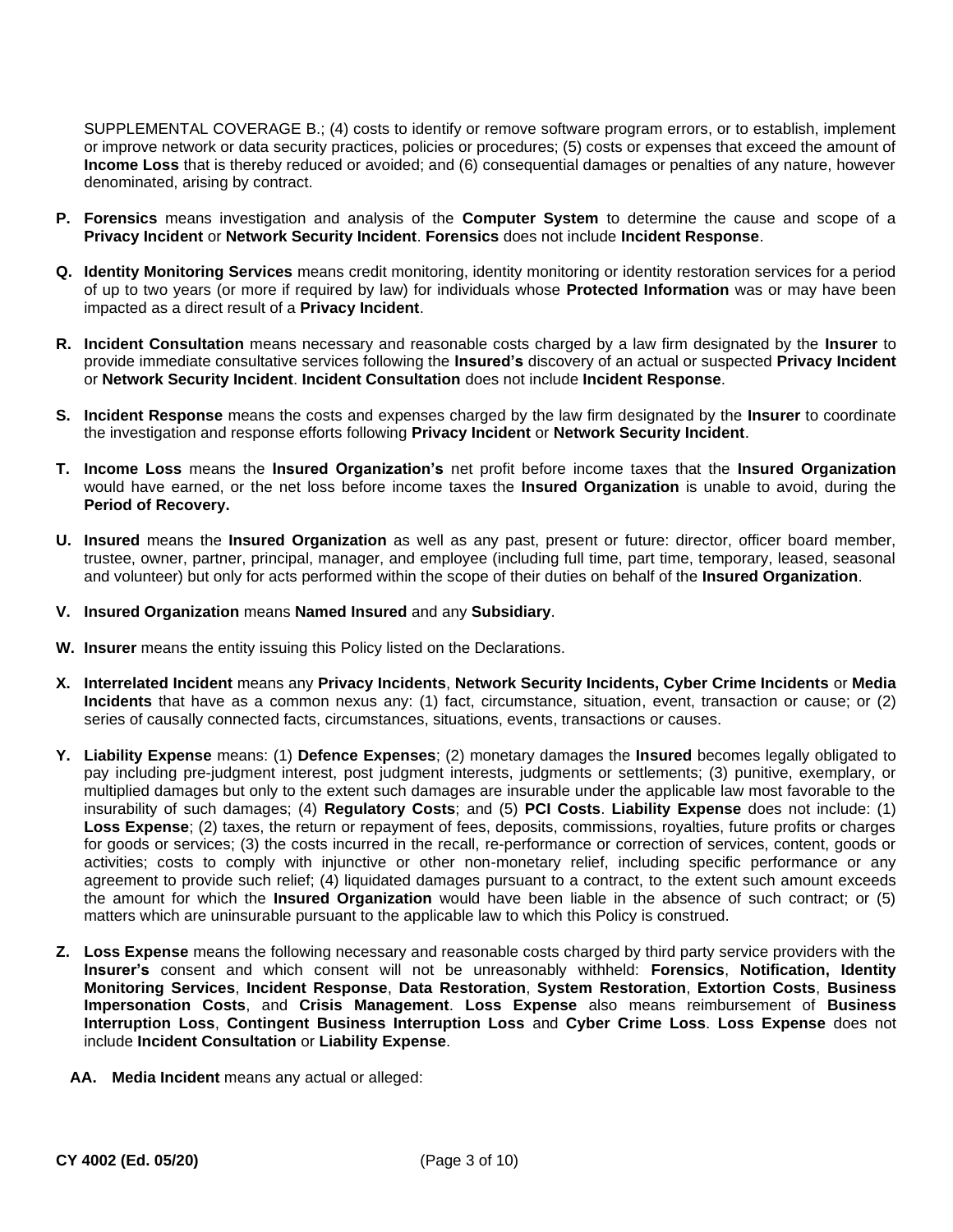- **(1)** Defamation, slander, libel, or product disparagement alleged by a person or organization that claims to have been defamed, slandered or libeled, or by a person or organization that claims that his, her or its products have been disparaged;
- **(2)** Appropriation of name or likeness or publicity that places a person in a false light; or public disclosure of private facts;
- **(3)** Infringement of title, slogan, trademark, trade name, trade dress, service mark or service name;
- **(4)** Copyright infringement, plagiarism, or misappropriation of information or ideas; or
- **(5)** Improper deep linking or framing;

directly resulting from publication of content on the **Insured Organization's** website, in its printed material, or posted by or on behalf of the **Insured** on any social media site.

- **BB. Named Insured** means the legal entity stated in Item 1 of the Declarations.
- **CC. Network Security Incident** means the **Insured'**s actual or alleged failure to prevent: (1) unauthorized access to or use of the **Computer System** or **Third Party Network**; (2) a denial of service attack upon or directed at the **Computer System** or **Third Party Network**; or (3) malicious code or computer virus created or transmitted by or introduced into the **Computer System** or **Third Party Network.**
- **DD. Notification** means sending notice and providing call center services for individuals whose **Protected Information** was or may have been impacted as a direct result of a **Privacy Incident.**
- **EE. Payment Card Services Agreement** means a written agreement between the **Insured Organization** and a financial institution, a payment card company or payment card processor which enables the **Insured Organization** to accept credit, debit, prepaid or other payment cards as payment for goods or services provided by the **Insured Organization**.
- **FF. PCI Costs** means amounts the **Insured Organization** is legally obligated to pay under a **Payment Card Services** Agreement including: (1) monetary assessments; (2) fines; (3) penalties; (4) chargebacks; (5) reimbursements; (6) fraud recoveries; (7) forensic investigation; and (8) costs or expenses incurred in connection with a **PCI DSS** compliance audit. **PCI Costs** will not include any amount levied against the **Insured** for noncompliance with **PCI DSS** that continues after the **Insured** has notice of such non-compliance.
- **GG. PCI DSS** means the Payment Card Industry Data Security Standards now in effect or as amended.
- **HH. Privacy Incident** means any actual or alleged failure by:
	- **(1)** the **Insured**;
	- **(2)** a third party for whom the **Insured** is legally responsible; or
	- **(3)** a service provider under written contract with the **Insured** to process, store or maintain **Protected Information** on behalf of the **Insured**

to prevent unauthorized access, unauthorized use, theft or misappropriation of **Protected Information. Privacy Incident** also means the violation of the **Insured Organization's** privacy policy unintentionally committed by the **Insured.**

**II. Period of Recovery** begins at the time of interruption or suspension of the **Computer System** and ends when the **Computer System** is restored, or in the exercise of due diligence and dispatch could have been restored, to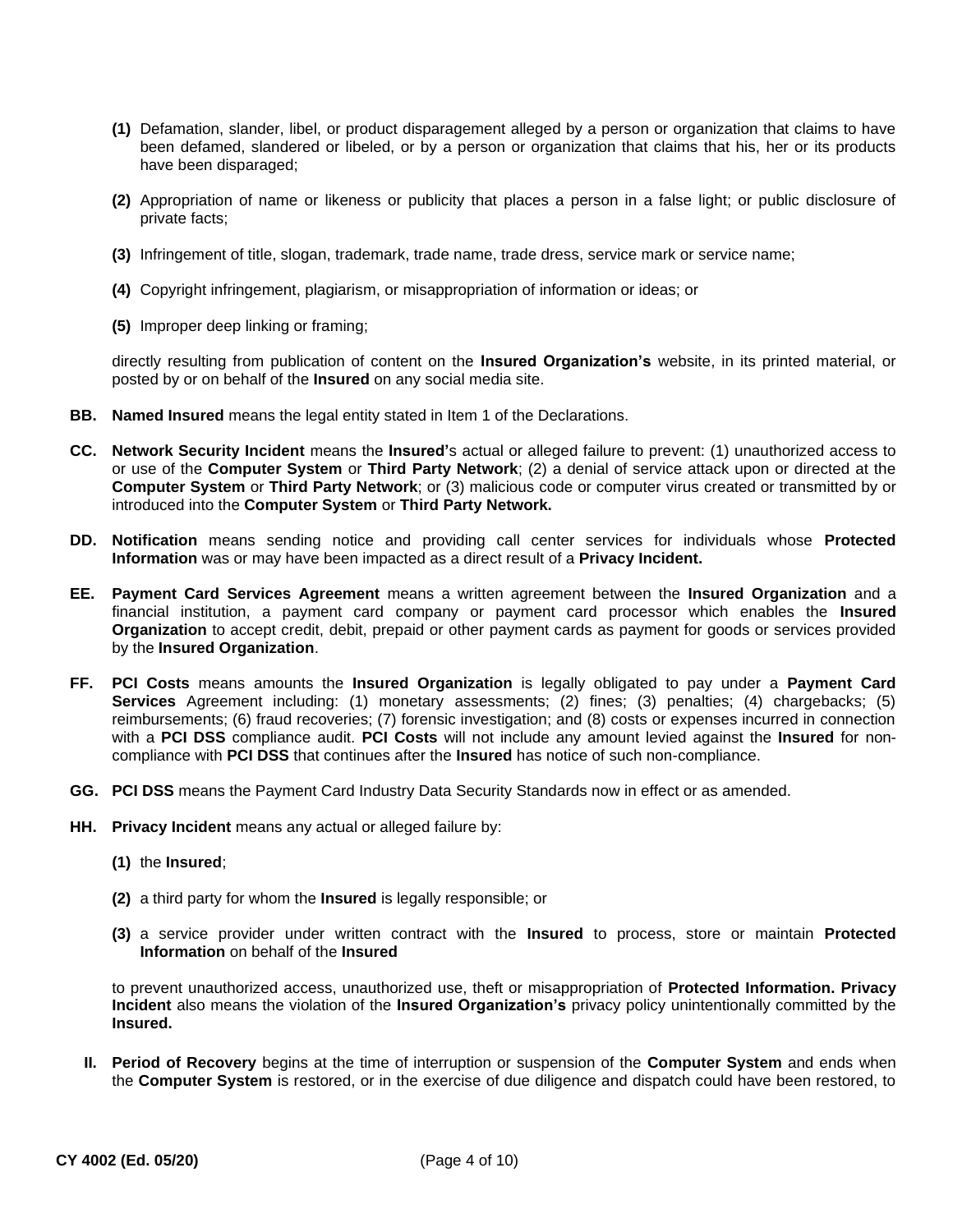the same functionality and level of service that existed prior to the interruption or suspension. In no event will the **Period of Recovery** exceed ninety (90) days.

- **JJ. Protected Information** means: (1) any non-public personally identifiable information (including but not limited to personal health information), whether in electronic form, paper or otherwise as defined in any federal, provincial, territorial, state, local or foreign privacy protection law; and (2) any confidential or proprietary information of a third party provided to the **Insured** and protected under a previously executed confidentiality agreement for which the **Insured** is legally responsible to maintain in confidence.
- **KK. Policy Period** means the period of time from the inception date of this Policy shown in the Declarations to the expiration date shown in the Declarations, or its earlier cancellation or termination date.
- **LL. Regulatory Costs** means: (1) amounts paid to a consumer redress fund; (2) fines; or (3) penalties; imposed by a federal, provincial, territorial, state, or foreign governmental entity in such entity's regulatory or official capacity, due to a **Privacy Incident** or **Network Security Incident.**
- **MM. Social Engineering Attack** means the manipulation or deception, by an unauthorized third party, of a director, officer, board member, trustee, owner, partner, principal, manager, or employee of the **Insured Organization**, who is authorized to request or make payments on behalf of the **Insured Organization**. The manipulation or deception must be accomplished by the transmission of fraudulent communications by the unauthorized third party, and cause the director, officer, board member, trustee, owner, partner, principal, manager, or employee to transfer, pay or deliver the **Insured Organization's** money to an unintended third party recipient.
- **NN. System Restoration** means the restoration of the **Computer System**, following a **Network Security Incident**, to the operational capacity level that existed immediately preceding such **Network Security Incident**.
- **OO. Subsidiary** means any entity while the **Named Insured**: (1) owns more than 50% of such entity's outstanding voting securities, partnership or membership interests; (2) has the right to elect or appoint a majority of such entity's directors, officers, managers or trustees; or (3) has sole control over such entity's management structure pursuant to a written contract. **Subsidiary** also means any entity that is acquired by the **Insured Organization**  during the **Policy Period** and whose record count or annual revenues do not exceed 15% of the **Insured Organization**.
- **PP. Telecommunications Hack** means the infiltration and manipulation by a third party of the **Insured's** telephone or fax system in connection with its normal business activities
- **QQ. Third Party Network** means computer hardware, software and networking equipment owned, leased or operated by an entity or individual, other than an **Insured**, and who is operating under contract with the **Insured Organization** to provide business process outsourcing services or information technology services in support of the **Insured Organization's** business operations.
- **RR. Waiting Period** means the number of consecutive hours specified in Item 5. of the Declarations that immediately follows the interruption or suspension of the **Computer System** or a **Third Party Network** and will apply to each **Period of Recovery**.

## SECTION IV. EXCLUSIONS

The **Insurer** will not make any payment for any **Loss Expense** or **Liability Expense** based upon, arising out of, directly or indirectly resulting from, or in the consequence of:

**A.** Any actual or alleged dishonest, fraudulent, criminal, or malicious, act, error or omission or willful violation of any statute or regulation by or with the knowledge of (1) the Owner, (2) President, (3) Chief Executive Officer, (4) Chief Operating Officer, (5) Chief Financial Officer, (6) Chief Information Officer, (7) Chief Technology Officer, (8) Chief Security Officer, (9) Chief Privacy Officer, (10) General Counsel, (11) Partner, (12) Director of Risk Management or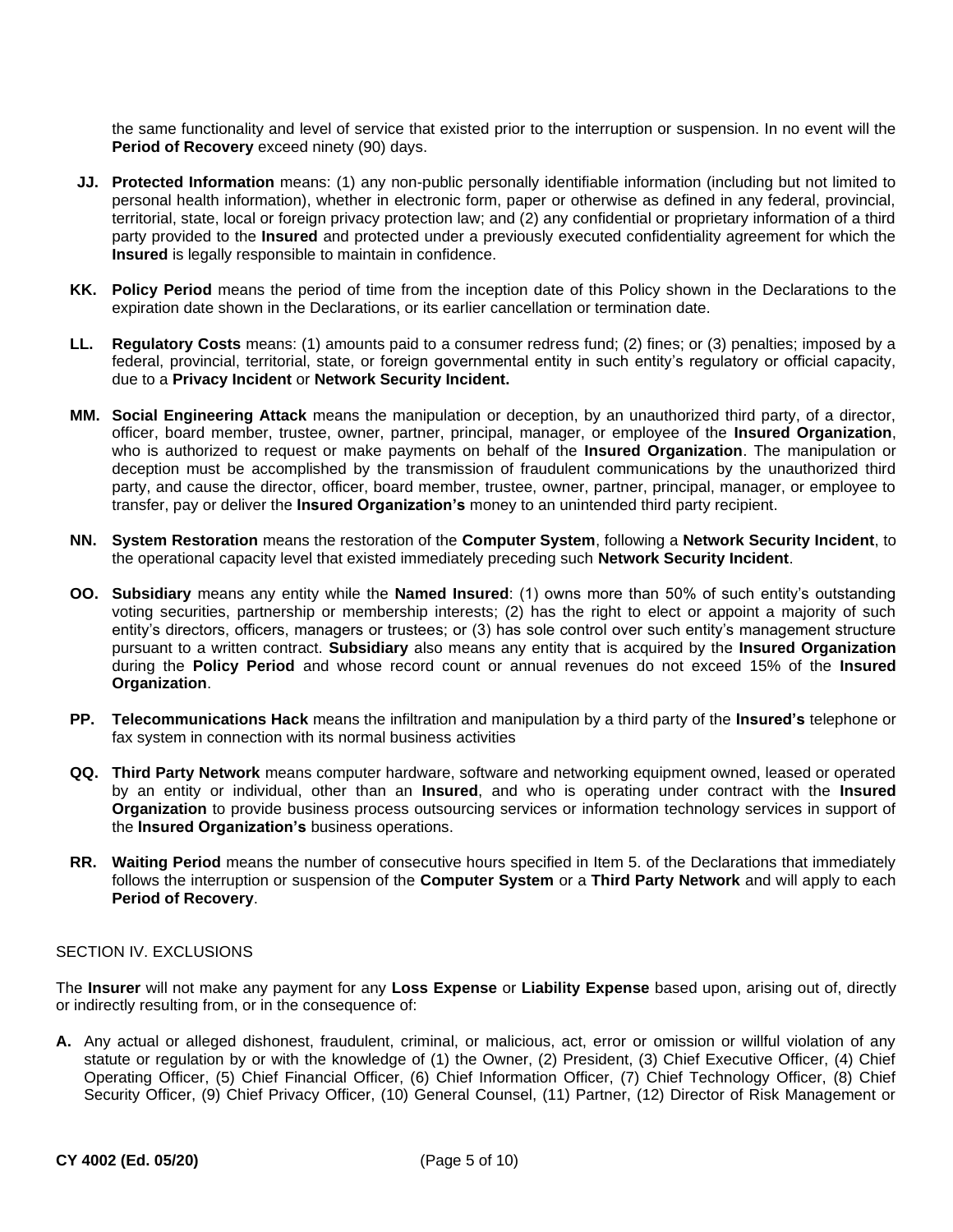any individual in a position functionally equivalent to any of the aforementioned 12 positions of the **Insured Organization;** provided, however, that this exclusion will not apply to **Defence Expenses** until there is an admission, plea of no contest, a final non-appealable adjudication, binding arbitration or judgment in a proceeding establishing such conduct.

- **B.** Any actual or alleged remuneration, profit or other advantage to which the **Insured** is not legally entitled.
- **C.** Any actual or alleged physical injury, sickness, pain, suffering, disease or death of any person, or physical damage to or destruction of any real or tangible property; however, this exclusion will not apply to coverage provided in Supplemental Coverage B., HARDWARE RESTORATION.
- **D.** Any actual or alleged loss, transfer or theft of monies, securities or the value of tangible properties; provided however, this exclusion will not apply to an otherwise covered **Cyber Crime Loss**.
- **E.** Any actual or alleged fire, smoke, explosion, lightning, wind, water, flood, earthquake, volcanic eruption, tidal wave, landslide, hail, act of God or any other physical event.
- **F.** Any actual or alleged discharge, dispersal, release or escape of toxic chemicals, liquids or gases, waste materials, pollutants or any other contaminants.
- **G.** Any actual or alleged electrical or mechanical failure including utilities or telephone communications services not under the **Insured Organization's** operational control.
- **H.** Any actual or alleged violations of the Ontario Securities Act, or of any federal, provincial, or territorial equivalent thereof; the Employee Retirement Income Security Act of 1974, the Securities Act of 1933, or the Securities Exchange Act of 1934; including any amendments thereto or any rules or regulations promulgated in connection therewith, or any derivative suit.
- **I.** Any actual or alleged infringement or violation of the following intellectual property rights: patent, trade secret, or software copyright. Nor will we make any payment for any **Liability Expense** based upon, arising out of, directly or indirectly resulting from, or in the consequence of a **Claim** alleging any **Privacy Incident**, **Network Security Incident**  or **Media Incident** that is alleged in a **Claim** that also alleges infringement or violation of patent, trade secret or software copyright; unfair competition; or breach of the Canada Competition Act, RSC 1985, c. C-34.
- **J.** Any actual or alleged reduction in economic or market value of any data.
- **K.** Any actual or alleged unsolicited communications, false advertising, deceptive trade practices, restraint of trade, unfair competition or antitrust violations including but not limited to breach of the Canada Competition Act. Nor will we make any payment for any **Liability Expense** based upon, arising out of, directly or indirectly resulting from, or in consequence of a **Claim** alleging any **Privacy Incident**, **Network Security Incident** or **Media Incident** that is alleged in a **Claim** that also alleges any actual or alleged unsolicited communications, false advertising, deceptive trade practices, restraint of trade, unfair competition or antitrust violations including but not limited to, breach of the Canada Competition Act.
- **L.** Any actual or alleged employment practice violation or a **Claim** by or on behalf of any **Insured**; provided, however, that this exclusion will not apply to an otherwise covered **Claim** arising out of a **Privacy Incident**.
- **M.** Any: (1) **Claim**, **Privacy Incident**, **Network Security Incident**, **Cyber Crime Incident**, **Media Incident**, **Interrelated Incident**, fact, circumstance, transaction or event which has been the subject of any written notice given under any other policy before the inception date of this Policy; (2) prior or pending litigation, regulatory or administrative proceeding or any **Claim** of which the **Insured** had knowledge or received notice prior to the inception date of this Policy or, if this Policy is a renewal of another policy issued by the **Insurer**, the first such insurance policy issued to the **Named Insured** by the **Insurer** and continuously renewed until the inception date of this Policy; or (3) any matter that prior to the inception date of this Policy, or if this Policy is a renewal of another policy issued by the **Insurer**, the first such insurance policy issued to the **Named Insured** by the **Insurer** and continuously renewed until the inception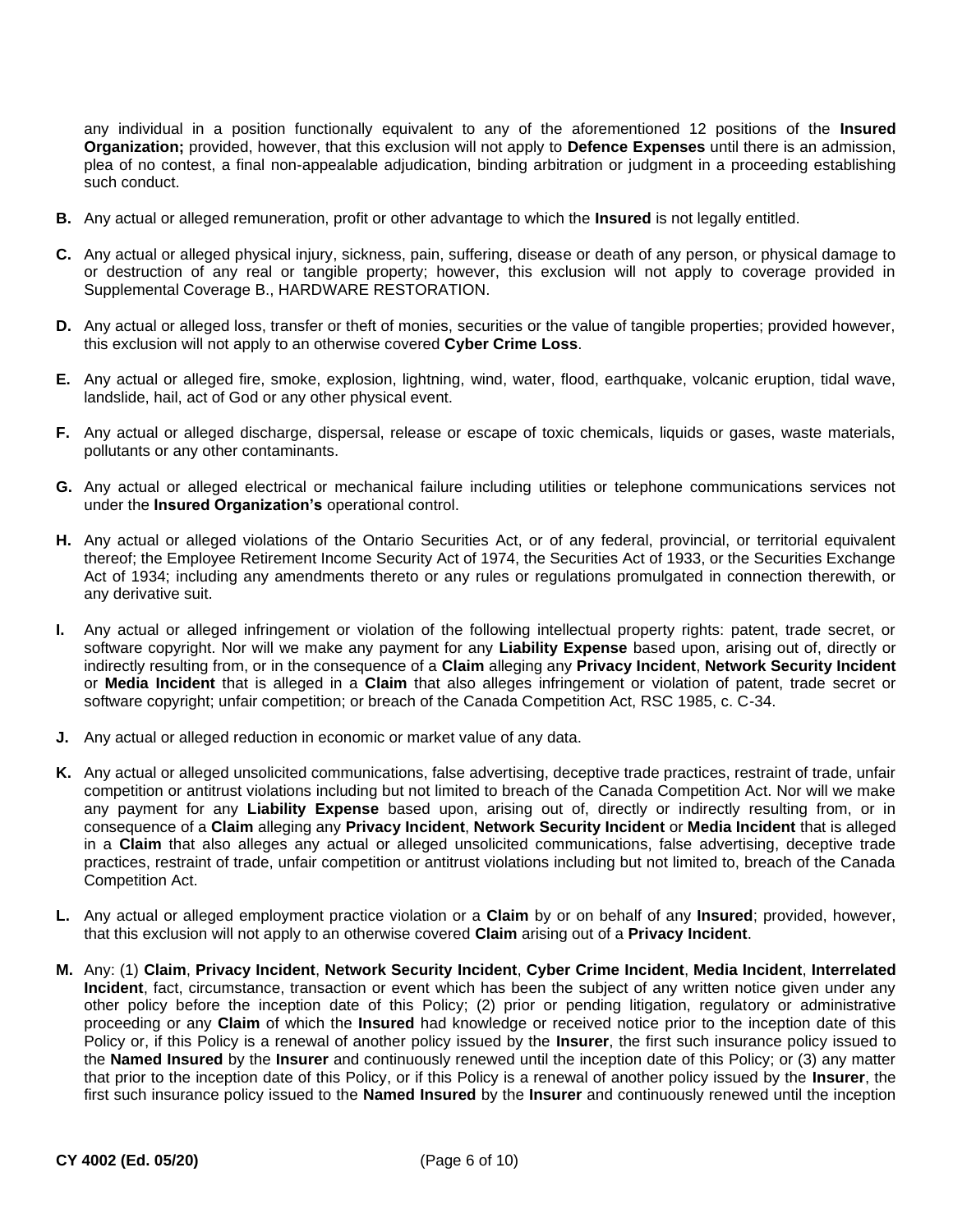date of this Policy, the **Insured** knew or reasonably should have known could lead to a **Claim**, **Loss Expense** or **Liability Expense**.

## SECTION V. GENERAL TERMS AND CONDITIONS

**A.** Limit of Insurance and Deductible

The aggregate limit of insurance as indicated in Item 3(a) of the Declarations is the maximum the **Insurer** is obligated to pay for all **Loss Expense** covered by this policy. The aggregate limit of insurance as indicated in Item 3(b) of the Declarations is the maximum the **Insurer** is obligated to pay for all **Liability Expense** covered by this policy. The aggregate policy limit as indicated in Item 3(c) of the Declarations is the maximum the **Insurer** is obligated to pay under this policy for all **Loss Expense** and **Liability Expense** combined. The **Insurer's** obligation to pay any **Loss Expense** or **Liability Expense** is in excess of the applicable deductible as indicated in Item 4. Limits of insurance pursuant to SECTION II. SUPPLEMENTAL COVERAGE will be provided in addition to the aggregate policy limit.

**B.** Defence and Settlement

The **Insurer** has the right and duty to defend, and the right to select counsel to defend an **Insured** against any **Claim**, even if the allegations of the **Claim** are groundless, false or fraudulent. The **Insurer's** duty to defend will cease upon of the exhaustion of the **Liability Expense** aggregate limit of liability as indicated in Item 3(b) of the Declarations. The **Insured** agrees not to make any payment, participate in any settlement, admit liability, assume obligation or incur any **Loss Expense** or **Liability Expense** without the prior written consent of the **Insurer,** which consent will not be unreasonably withheld. The **Insured** must provide the **Insurer** with full assistance and cooperation and must provide all information deemed necessary to investigate any **Privacy Incident**, **Network Security Incident** or **Media Incident**, settle any **Claim**, or pay any **Loss Expense** or **Liability Expense**.

- **C.** Notice
	- **1.** Notice to **Insurer**

As a condition precedent to coverage under this Policy, the **Insured** must provide written notice to the **Insurer** of any **Privacy Incident**, **Network Security Incident** or **Cyber Crime Incident** as soon as possible after the **Insured** is made aware of such **Privacy Incident, Network Security Incident** or **Cyber Crime Incident** but in no event more than ten (10) days after the **Privacy Incident**, **Network Security Incident** or **Cyber Crime Incident**  is discovered by the **Insured**. The **Insured** will not incur any **Loss Expense** without the **Insurer's** consent.

As a condition precedent to coverage under this Policy, the **Insured** must provide written notice to the **Insurer** of any **Claim** as soon as possible after the **Insured** is made aware of such **Claim** but no later than sixty (60) days after the end of the **Policy Period** or end of the Extended Reporting Period (if applicable). The **Insured** will not incur any **Liability Expense** without the **Insurer's** consent.

**2.** Notice of Circumstance

If, during the **Policy Period** or Extended Reporting Period (if applicable) any **Insured** first becomes aware of a **Privacy Incident**, **Network Security Incident** or **Media Incident** which may reasonably give rise to a future **Claim** under this Policy and gives written notice to the **Insurer** of:

- **a)** the nature of the **Privacy Incident**, **Network Security Incident** or **Media Incident**;
- **b)** the parties involved;
- **c)** the injury or damages that has or may result therefrom; and
- **d)** the circumstances by which the **Insured** first became aware thereof;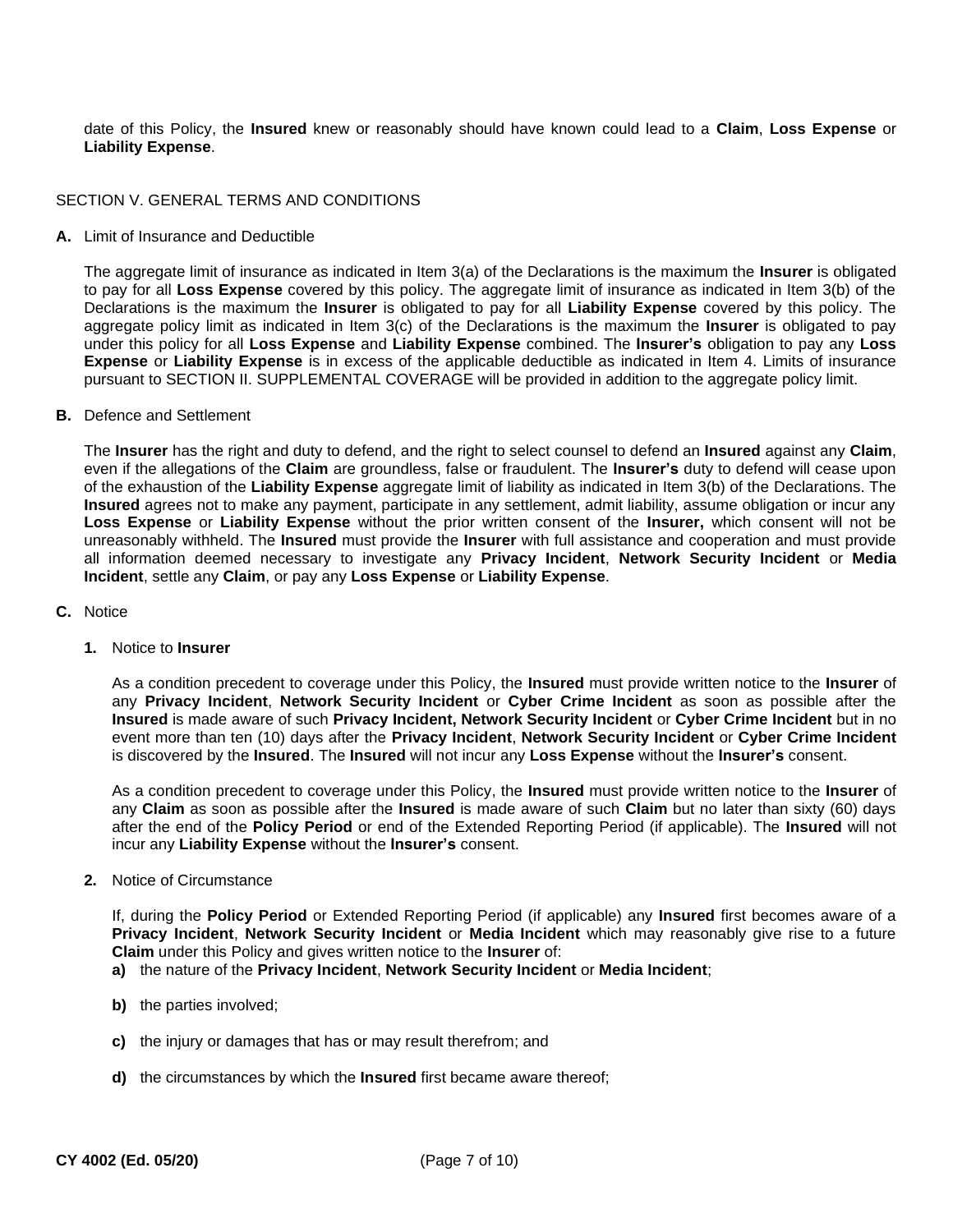then any **Claim** arising out of an **Interrelated incident** that involves a **Privacy Incident**, **Network Security Incident** or **Media Incident** that is subsequently made against the **Insured** will be related back to and be deemed to have been made at the time any **Insured** gave such written notice of circumstances to the **Insurer.**

The **Insured** will provide written notice to the **Insurer** either to the mailing or email address set forth in Item 8. of the Declarations. Communication or assistance in connection with any **Incident Consultation** DOES NOT constitute Notice to **Insurer** or Notice of Circumstance under this Policy.

**D.** Proof of Loss

Requests for payment or reimbursement of **Loss Expense** incurred by the **Insured** will be accompanied by a proof of loss. Such proof of loss must include, in detail, how the costs were calculated, what assumptions have been made and will include any applicable reports, books of accounts, bills, invoices and other vouchers or proofs of payment made by the **Insured** in relation to such **Loss Expense**. Furthermore, the **Insured** will cooperate with, and provide any additional information reasonably requested by, the **Insurer** in its investigation of **Loss Expense**, including but not limited to the exercise of the **Insurer's** right to investigate and audit the proof of loss and inspect the records of an **Insured**.

**Business Interruption Loss** or **Contingent Business Interruption Loss** will be determined by taking full account and due consideration of an **Insured's** proof of loss in addition to business conditions affecting the **Insured Organization's** net profit, including net profit gained during the same period in the prior year, had the **Network Security Incident** not occurred. Under no circumstances will the determination include a potential increase in net profit the **Insured** may have earned as a result of an increase in the volume of the **Insured Organization's** business due to potential favourable business conditions.

We may examine any **Insured** under oath, while not in the presence of any other **Insured** and at such times as may be reasonably required, about any matter relating to this insurance or the **Claim**, including an **Insured's** books and records. In the event of an examination, an **Insured's** answers must be signed.

- **E.** Extended Reporting Period
	- **1.** Automatic Extended Reporting Period

If this Policy is cancelled or non-renewed for any reason other than non-payment of premium, the **Named Insured** will have an automatic Extended Reporting Period, for a period of sixty (60) days after the end of the **Policy Period**.

**2.** Additional Extended Reporting Period

If this Policy is cancelled or non-renewed for any reason other than non-payment of premium, provided the **Insured** does not obtain replacement coverage as of the effective date of such cancellation or non-renewal, the **Named Insured** will have the right to purchase an Additional Extended Reporting Period within sixty (60) days after the end of the **Policy Period**. Such Additional Extended Reporting period will be for a period of 12 months after the end of the Automatic Extended Reporting Period and will be subject to an additional premium of 75% of the annualized premium. The Additional Extended Reporting Period is non-cancelable and the additional premium for the Additional Extended Reporting Period will be fully earned at the time of purchase.

The Extended Reporting Period does not increase or reinstate any limits of insurance and does not provide coverage for **Loss Expense** or **Liability Expense** from any **Privacy Incident**, **Network Security Incident**, **Cyber Crime Incident** or **Media Incident** which first takes place after the end of the **Policy Period**. A change in terms, conditions, exclusions or premiums of this Policy will not be considered a non-renewal for purposes of triggering the **Named Insured's** right to purchase an Additional Extended Reporting Period.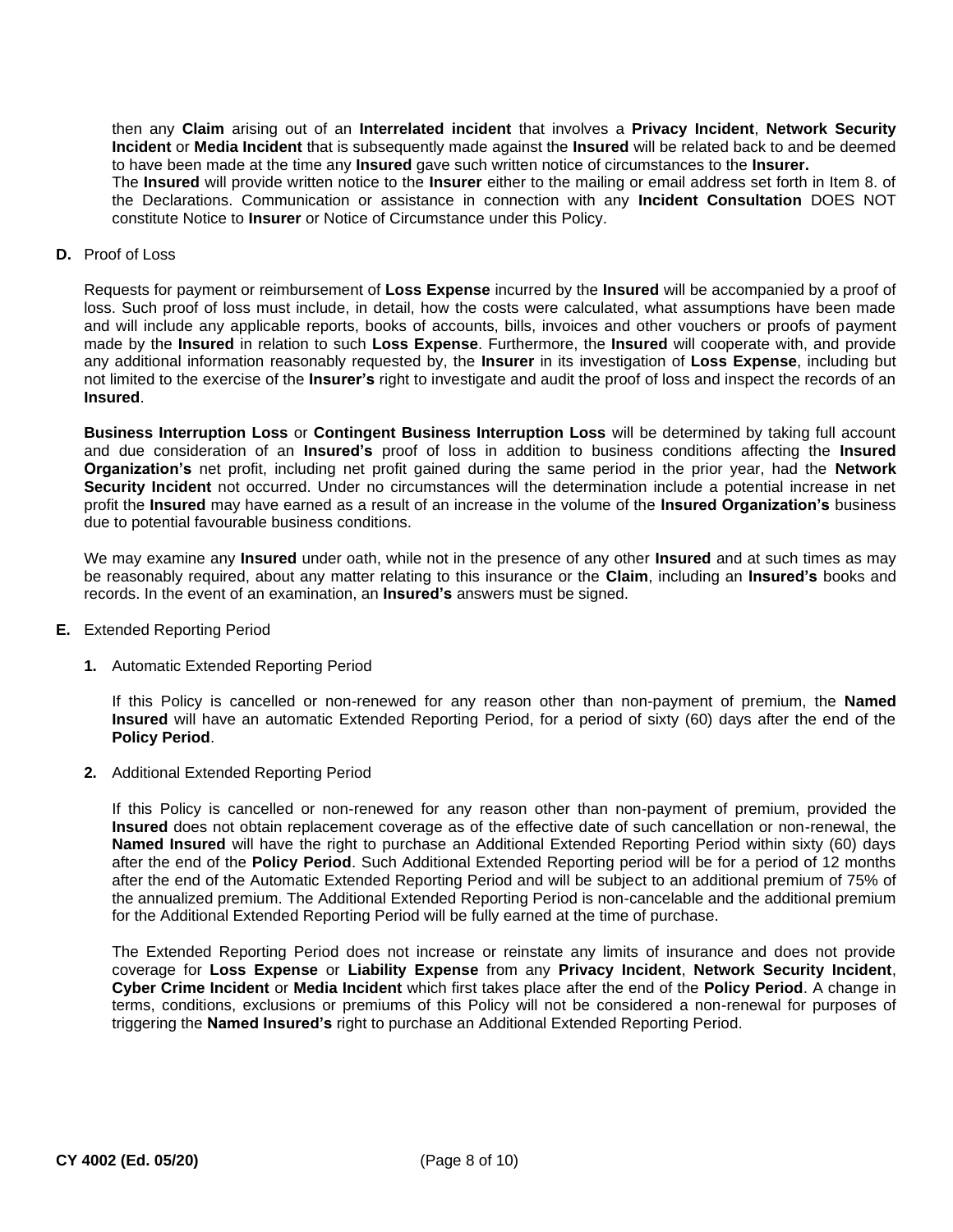## **F.** Cancellation and Non-Renewal

This Policy may be canceled by the **Named Insured** at any time by written notice to the **Insurer** requesting such cancellation and the effective date. Upon cancellation, the **Insurer** will retain the customary short-rate portion of the premium, unless otherwise provided by endorsement and as permitted by law. The Policy may be cancelled by the **Insurer** only if the **Named Insured** does not pay the premium when due. The **Insurer** will provide written notice to the **Named Insured** at the address shown in the Declarations stating when, not less than twenty (20) days thereafter, such cancellation shall be effective. A copy of such cancellation notice by the **Insurer** will also be provided to the **Named Insured's** insurance agent or broker of record.

If the **Insurer** elects not to renew this Policy, the **Insurer** shall provide written notice thereof to the **Named Insured** at the address shown in the Declarations no less than sixty (60) days in advance of the expiration date of the **Policy Period**. A copy of such non-renewal notice by the **Insurer** shall also be provided to the **Named Insured's** insurance agent or broker of record.

## **G.** Spouses, Domestic Partners, Estates and Legal Representatives

Coverage under this Policy will extend to any **Claim** resulting from any **Privacy Incident**, **Network Security Incident**  or **Media Incident** made against the lawful spouse or domestic partner of an **Insured** as well as the estate, heir or legal representative of an **Insured** who is deceased or legally incompetent, insolvent or bankrupt; however, no coverage is provided for any act, error or omission of said spouse, domestic partner, estate, heir or legal representative. It is further understood that all terms and conditions of this Policy apply to such **Claim** made against an **Insured's** spouse, domestic partner, estate, heir or legal representative.

**H.** Application, Representations and Severability

The **Insured** represents that the particulars and statements contained in the **Application** are true, complete and accurate. The **Insured** agrees that this Policy was issued in reliance upon the truth of that representation and such particulars and statements, which are deemed to be incorporated into and constitute part of this Policy, are the basis of this Policy. In the event there is any material misrepresentation, untruth or other omission in connection with any of the statements of facts in the **Application** then this Policy will be void with respect to: (1) any **Insured** who knew of such misrepresentation, untruth or omission; and (2) the **Insured Organization** but only if the Owner, President, Chief Executive Officer, Chief Operating Officer, Chief Financial Officer, Chief Information Officer, Chief Technology Officer, Chief Security Officer, Chief Privacy Officer, General Counsel, Partner, Director of Risk Management, or any individual in a position functionally equivalent to any of those aforementioned positions of the **Insured Organization**  knew of such misrepresentation, untruth or omission.

**I.** Subrogation

In the event of any payment under this Policy, and there is the ability to recover against any third party, it is agreed that the **Insured** tenders its rights of recovery to the **Insurer**. The **Insured** also agrees to assist the **Insurer** in exercising such rights. If prior to the **Privacy Incident**, **Network Incident, Cyber Crime Incident** or **Media Incident**  connected with such payment, the **Insured** has agreed in writing to waive such rights of recovery against a third party, then the **Insurer** will not pursue its rights of recovery against said third party.

**J.** Other Insurance

If any **Loss Expense** covered by this Policy is also covered by any other valid and collectible policy with an applicable sublimit that is lower than the available limit under this Policy, then this Policy will apply as the primary policy. If any **Claim** covered by this Policy is also covered by any other valid and collectible policy, then this Policy will only apply to the **Liability Expense** in excess of the amount of any deductible, retention or limit of insurance under such other policy whether such other policy is stated to be primary, contributory, excess, contingent or otherwise, unless such other policy is written specifically excess of this Policy.